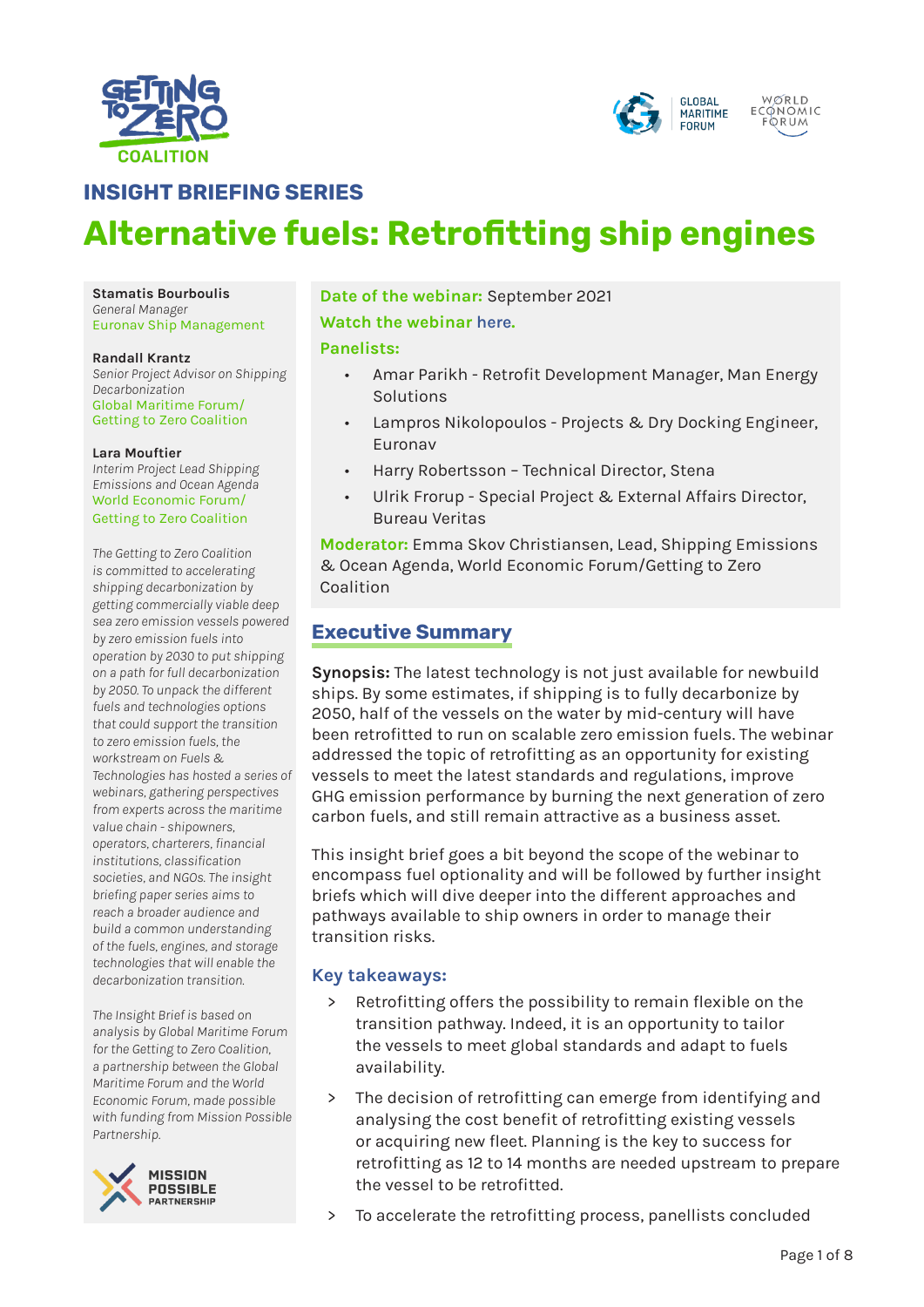

there is a need to develop a common view on what retrofitting is and engage stakeholders along the value chain.

The webinar was attended by participants from the maritime sector such as engine makers, shipowners, cargo owners, ports, classification societies, energy producers, financial institutions and government. A poll was conducted with the 100+ participants to understand their familiarity with retrofitting. Two thirds (68%) of participants acknowledged having no direct experience with retrofitting, far fewer had been involved directly (19%) or had organisational experience (13%) in retrofitting vessels. As retrofitting implies the involvement of the whole supply chain, the results from the poll demonstrate a significant opportunity for the industry to be more engaged and take more actions.

# **Detailed Summary**

# **About retrofitting**

The transition to zero-emission fuels will see key milestones reached within the next decade and, given that most deep-sea vessels are built for lifespans of 25 years plus, the shipping industry must prepare for this transition as soon as possible or otherwise risk being left with stranded assets. For example, as market-based measures to promote zero-emission shipping are introduced, the operating costs of fossil fuel powered vessels will increase significantly. This will leave fossil fuel ship owners with the choice of paying to offset their emissions, retrofitting their vessels, or retiring vessels potentially ahead of schedule.

As decarbonization technologies are being developed at a more rapid pace than ever before, retrofitting presents an opportunity for existing and future vessels to be equipped with the latest technologies as they evolve. Retrofitting and identifying retrofit-ready vessels for existing fleets can enable the shipping industry to prepare for the transition to shipping decarbonization. There is an opportunity in the not so far future for existing vessels to meet the latest International Maritime Organisation (IMO) and European Union Emissions Trading Scheme (EU-ETS) legislation demand, improve GHG emission performance and remain attractive as a business asset via retrofitting.

The Transport Research and Innovation Monitoring and Information System (TRIMIS) defines retrofitting as the installation on-board ships of state-of-the-art or innovative components or systems. This could, in principle, be driven by the need to meet new regulatory energy and emission or other environmental standards or by the ship owner's interest to upgrade to higher operational standards.

# **About fuel optionality**

As ship owners attempt to navigate the transition from fossil fuels to zero-emission fuels, they are exposed to risks both in terms of the potential for stranded assets, but also the risk of investing in the wrong technology. Given the long lifespans of vessels, ship owners that do not prepare their fleets to be transitioned to zero-emission fuels will face the risk of being left with stranded assets that are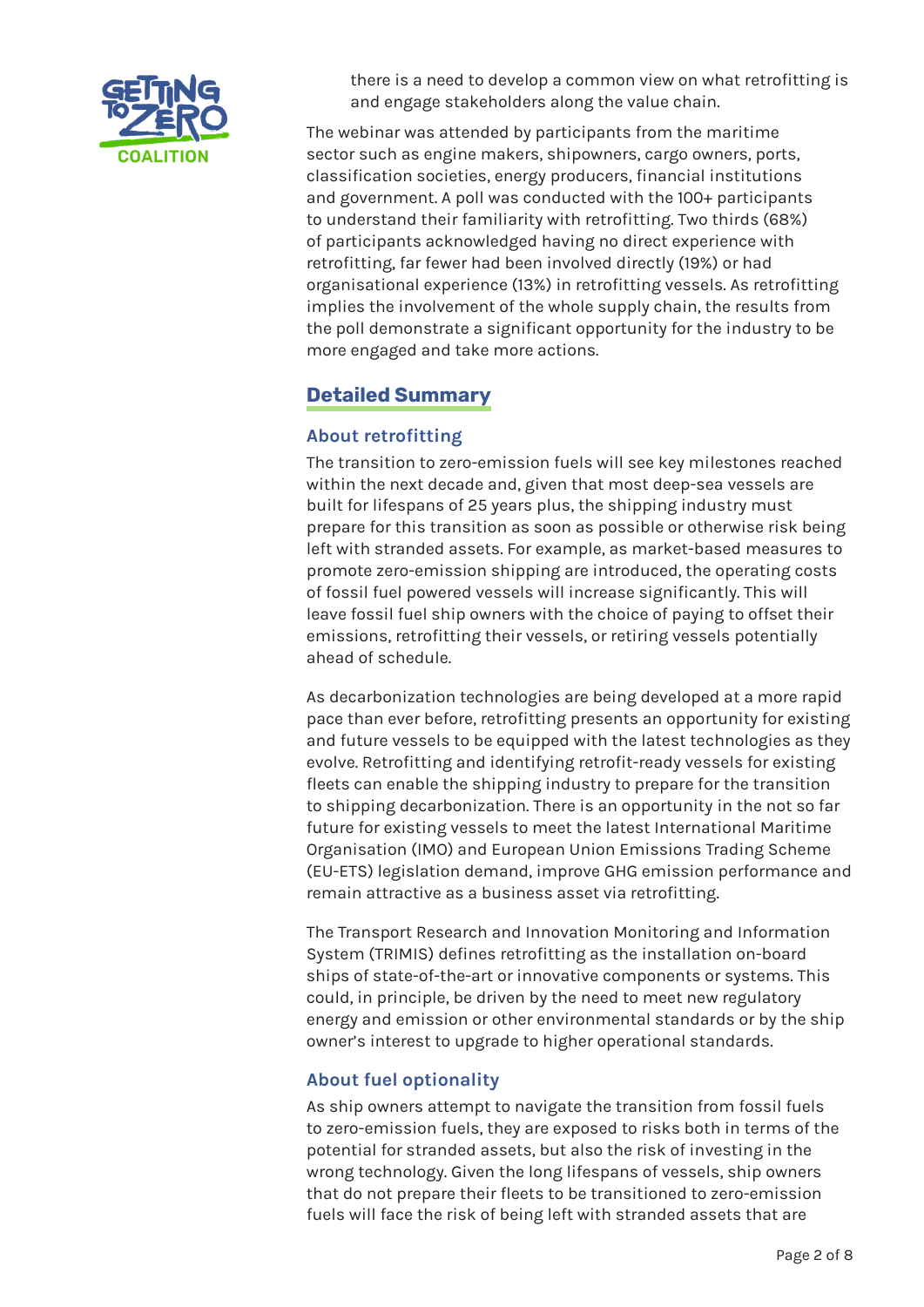

too expensive to operate. However, zero-emission fuels are not yet commercially viable and there is still uncertainty as to which fuels and technologies will achieve the required scale.

To solve this dilemma, ship owners can adopt a strategy of fuel optionality which would allow them to prepare for multiple future technology scenarios without having to pick winners or make significant investments in the immediate future. Within the broad strategy of fuel optionality several approaches exist, including building vessels with the prospect of either a shorter lifespan or a later retrofit consideration, building dual or (potentially) multi fuel vessels, using drop-in fuels, and finally preparing vessels at the building stage for future retrofits. Importantly, the strategy of fuel optionality focuses on preparing to switch from conventional fuels to scalable zero emission fuels, it does not mean ship owners will be able to easily switch between different zero emission fuels in the future.

## **1. Retrofitting: Design and fuel options**

There is a growing wish from the shipping industry to meet sustainability goals and emission reduction targets, and there is growing demand to do so from customers as demonstrated by the **[First Mover Coalition \(FMC\)](https://www.weforum.org/first-movers-coalition)** and the **[Cargo Owners for Zero Emission](https://www.cozev.org/)  [Vessels \(CoZEV\)](https://www.cozev.org/)** initiatives. According to Amar Parikh, Retrofit Development Manager for Man Energy Solutions, currently available technologies can improve vessel efficiency and enable a reduction of the total cost of ownership. Adhering to new and adaptive regulations such as the International Maritime Organisation (IMO) Energy Efficiency Existing Ship Index (EEXI) not to mention impending future emission regulations can stimulate the deployment of current and future retrofitting options. A Transition Strategy study<sup>1</sup> conducted by the University of Maritime Advisory Services (UMAS) and the Getting to Zero Coalition indicates that by 2046 the number of retrofits will reach around 35,000 vessels [Figure 1].

1 **[UMAS & Getting to Zero Coalition \(2020\). A Strategy for the](https://www3.weforum.org/docs/WEF_A%20Strategy_for_the_Transition_to_Zero_Emission_Shipping_2021.pdf)** 



*Exhibit 1: Amount of newbuilding and retrofitting to zero-emission fuels*

*Source: UMAS & Getting to Zero Coalition (2021)*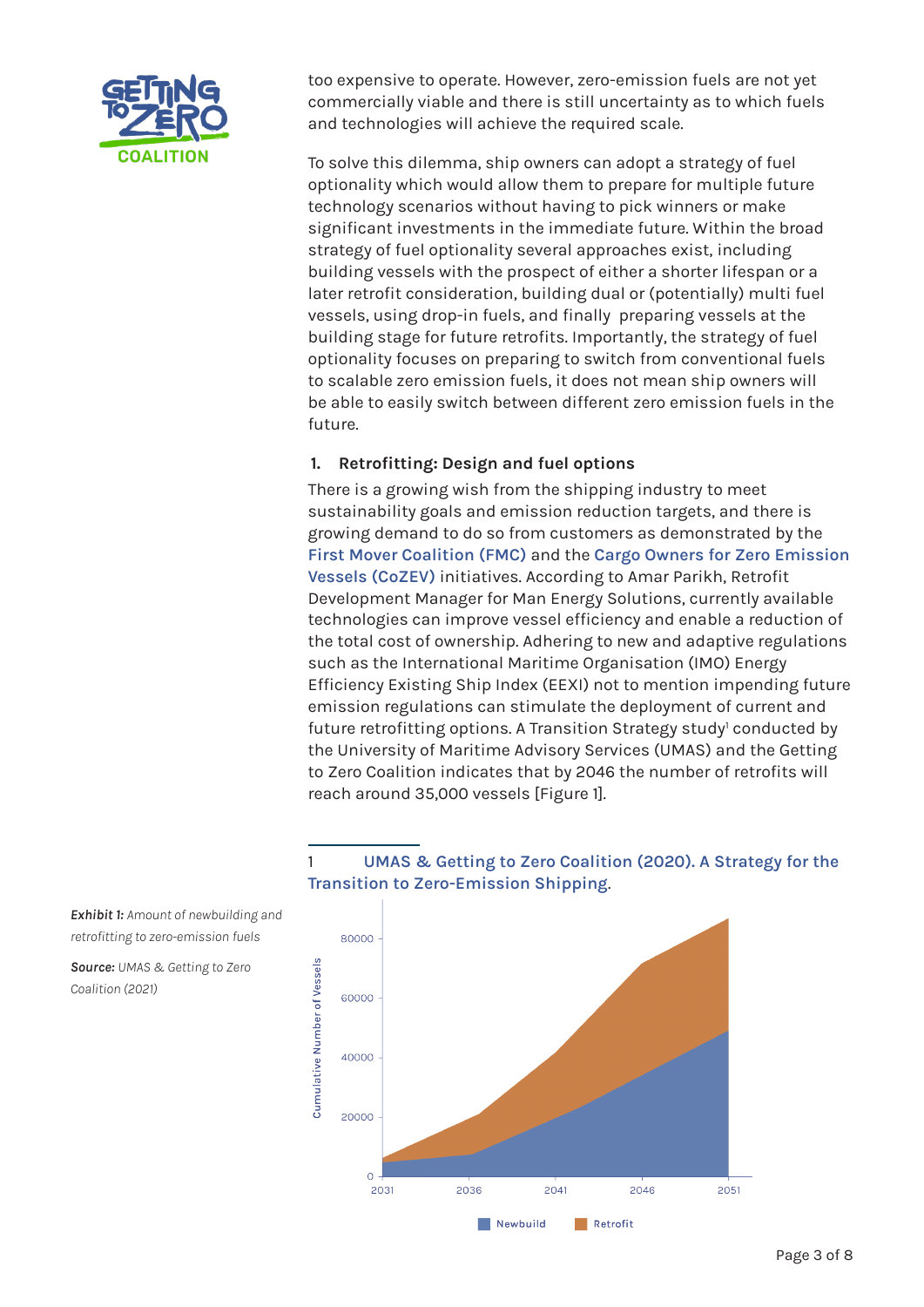

The Transition Strategy analysis found that vessels retrofitted to run on scalable zero emission fuels could comprise nearly half the global fleet by 2050. As pointed out by MAN Energy Solutions, Engines have different design specifications for each fuel, requiring different core technologies. For example, methanol and LPG engines can be retrofitted to run on a second fuel, or can be designed for exclusive methanol and LPG use.

## **2. The case for retrofitting**

Under the assumption that carbon pricing will be introduced in the future, Figure 2 below demonstrates the likely evolution of annualised operating costs for a low-sulphur heavy fuel oil (LSHFO) vessel in comparison to an LSHFO vessel that has been retrofit to ammonia. The chart shows that the fossil fuel powered LSHFO vessel's operating costs will increase over the years to 2050. Conversely, the chart shows that the higher initial costs of the ammonia powered vessel drop significantly as green ammonia production is scaled up.



Accepting that fossil fuel powered vessels will increasingly become commercially unviable to operate, the question for ship owners becomes which zero-emission fuel should be used. Despite the consensus around the need to transition to zero-emission fuels, uncertainty remains around exactly which zero-emission fuels and technologies will become dominant. Given the long lifespans of vessels, the shift to zero-emission fuels will impact vessels that have already been built, those that are being built now, and those that will be built in the near future. This creates a dilemma for ship owners, given that they know they must factor-in a transition to zero-emission fuels now, but have incomplete information on exactly which zero-emission fuels and technologies will be used in the future. Embedding a degree optionality for the future retrofit at the ship's design stage is therefore a desire for many ship owners.

## **3. Retrofitting: Challenges**

One challenge of retrofitting is that there is little experience across the value chain. This relatively low experience related to retrofit, as well as the limited physical capacity of yards will likely be barriers contributing to bottlenecks for retrofitting. Vessels in operation

*Exhibit 2: Evolution of Annualised Costs (carbon price and low-cost fuel scenario)*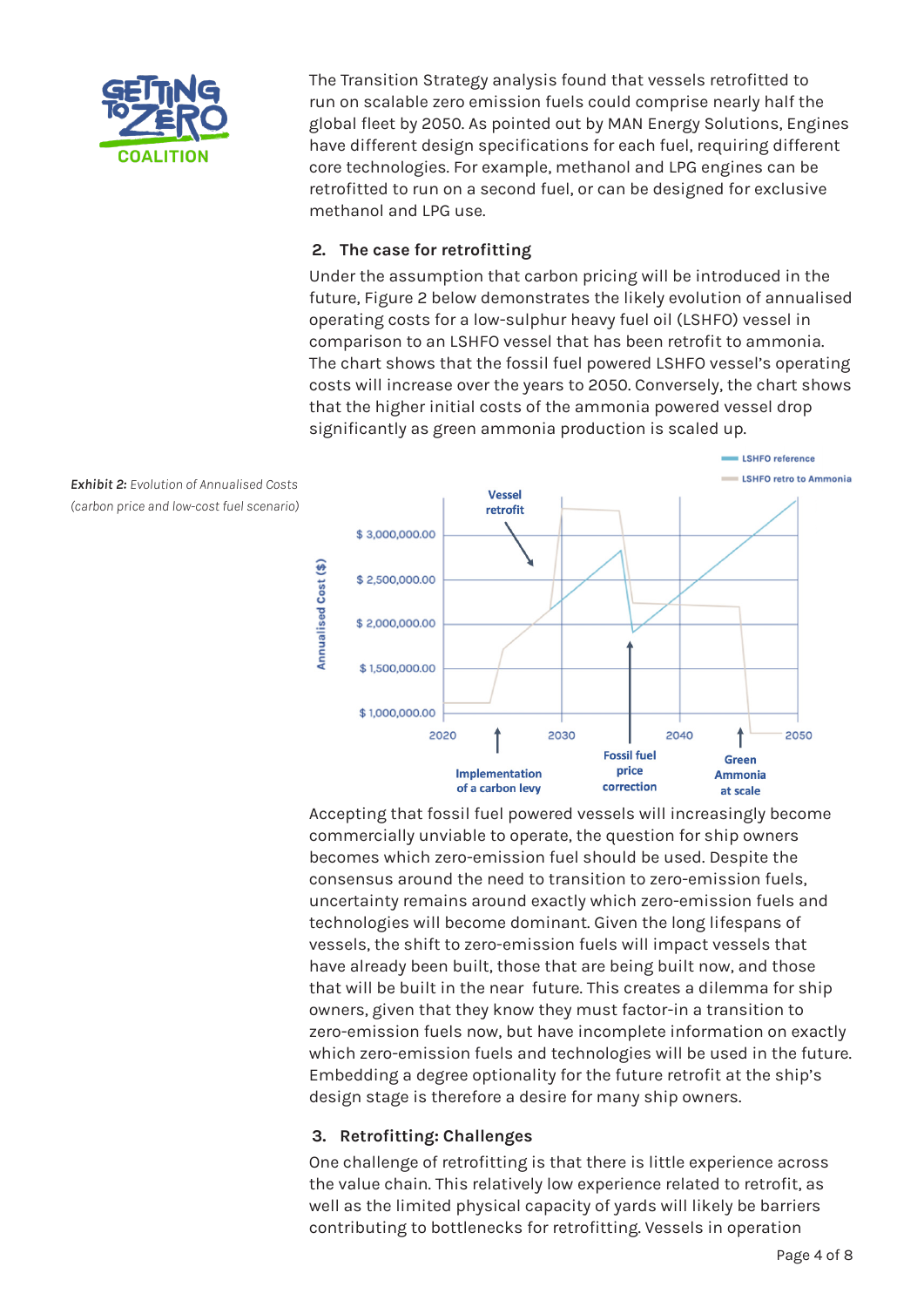

are business assets and therefore cannot be docked for too long at the time, which highlights the need for shift retrofitting processes. "There is a high cost for the first retrofit, a lot of resources and money are allocated to it and there is a need to incentivize first movers," said Amar Parikh. Naturally, the uncertainty around cost and fuel availability provides challenges to the asset holders looking to retrofit existing fleets. Considering that retrofit for a container vessel can cost more than USD 30 million, the payback must include different factors such as the opportunity cost of the yard stay while the vessel is out of operation, the operating patterns and fuels prices, as well as the actual cost of engine and vessel conversion.

Given that retrofitting a vessel will require the vessel to be out of the water for at least a few months, it is essential that appropriate planning and preparation occurs in advance of dry docking to ensure the vessel is operational again as soon as possible. Best practice guidance is that the retrofit should be planned at least 12-14 months in advance of dry docking. On top of this planning, there is potential for severe shortage of dry dock availability at yards.

It is likely that larger vessels will need to transition to zero-emission fuels sooner due to their operating profile. The first retrofits will likely be those with the highest demand pressures and higher margins, e.g. large cargo vessels and cruise ships. This means that the first decarbonization retrofits will start to take place within this decade, with retrofitting activity continuing into the 2030s and early 2040s for other vessel types.

# **4. Accelerating retrofitting via demonstration projects**

During the webinar, Stena shared the lessons learned from the retrofitting process. To begin, there is a need for a detailed timeframe. Indeed, retrofitting is more complex than building a new vessel and time for regulatory development should also be considered. Additionally, in this process, there was uncertainty regarding the fuel rates and the approval of a new fuel to be used for shipping. Finally, one of the takeaways is about the workforce leading the retrofitting. Vessel crews and shipyard personnel need to be skilled, prepared and motivated, as retrofitting work is intense. Finally, the crew need to be trained to operate the retrofitted vessel.

# **Methanol retrofit project by Stena**

With a budget of approximately 11 million Euros, the Swedish company Stena has retrofitted to methanol a fourteen year old cargo passenger vessel with a length of 240 metres the passenger capacity is 1,300 persons. The methanol pathway was selected for retrofitting as it showed to be the most cost-effective option.

The outline below describes the process that Stena used to identify their retrofitting pathway:

• 2013: the company identified the suitable vessel and decided to take the route to retrofit to methanol to cope with coming regulations. The budget for this project was 11 millions euros. The company obtained a grant of half of that from the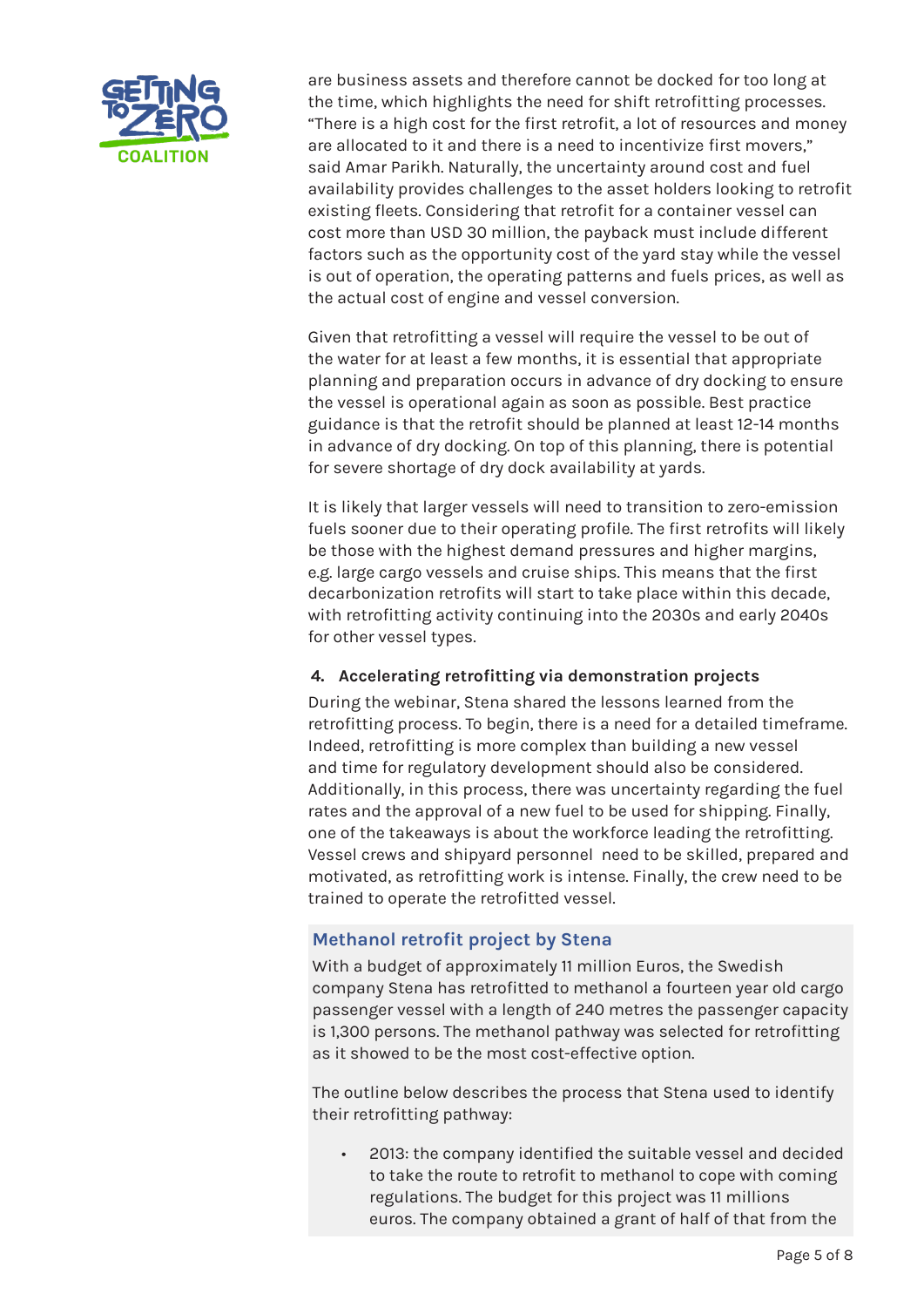

European Union for this project.

- 2014: during the project development phase, in partnership with Wärtsilä they developed and tested a conversion kit for the vessel. Also, Stena managed to secure a supply agreement with a methanol producer. At this time no rules and regulations were in place for methanol so the company conducted a fuel related risk analysis. In parallel, seeking classification rules to run on methanol, Stena collaborated with Class to develop rules and regulation and create a regulatory framework.
- 2015: the shipyard based in Poland was converted to perform the retrofitting. At the same time a bunkering station was built on a quayside in Gothenburg.
- 2016: the retrofitting was starting and was one of the first such retrofits in Europe.
- *a. The pathways for retrofitting by Euronav*

A presentation from Lampros Nikolopoulos, Projects & Dry Docking Engineer at Euronav, provided a glimpse at a methodological approach to vessel retrofitting and the optionality that comes with such decision making. The timeframe of a retrofit is a very important element to consider in light of the availability of future fuels in the market and lining up the shipyard to perform the retrofit. From this point, different pathways can be considered and will depend on the original fuel combusted by the engine.

There are some logical options that involve less extensive retrofitting as some of the infrastructure, e.g.fuel containment system. Overall, there are a number potential pathways, for example:

- Very Low Sulphur Fuel Oil (VLSFO) designed with certain structural provisions for later retrofit to ammonia or liquified natural gas (LNG), can eventually run on biofuels now with no retrofitting needed.
- Very Low Sulphur Fuel Oil (VLSFO) designed with certain structural provisions for later retrofit to ammonia or liquified natural gas (LNG), needs large scale retrofit of Main Engine (M/E), fuel gas supply system (FGSS) and fuel tanks to run on ammonia.
- Very Low Sulphur Fuel Oil (VLSFO) vessels designed with provisions to be retrofitted later to methanol, need relatively small scale engine retrofits but also the installation of a new FGSS.
- Liquified petroleum gas (LPG) fueled vessel will certain design provisions to be able to run on ammonia will need mainly a rather small retrofit of the FGSS and Engine to run effectively on ammonia.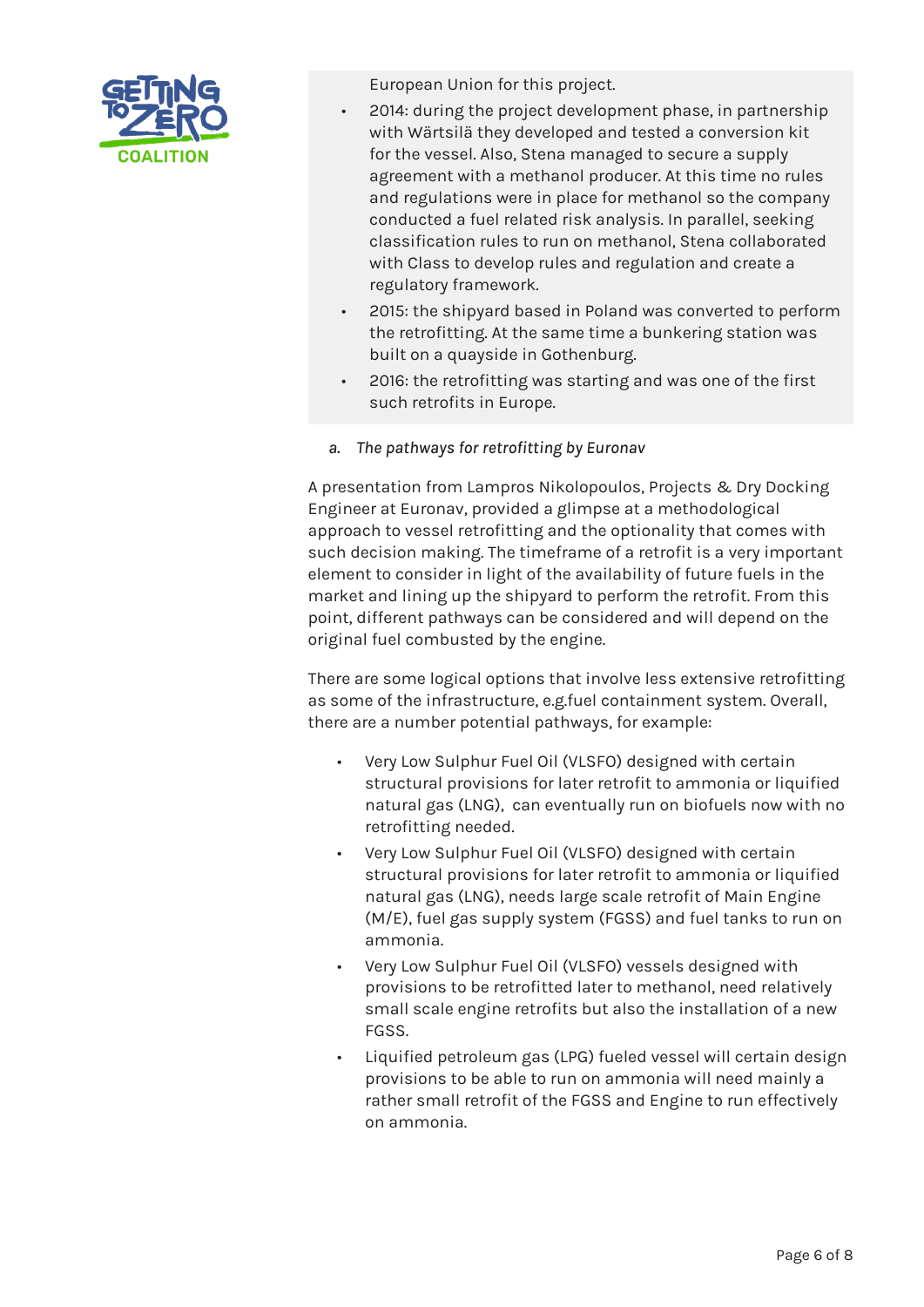

*Exhibit 3: Some potential pathways for retrofitting Source: EURONAV (2021)*



The age of a vessel and its remaining life are the main parameters to retrofitting decision making. Obviously it makes much more sense to invest more in a newer vessel than one closer to its end of life. For example, Euronav classifies the potential for retrofit to zero emissions in the following blocks:

- New builds (2025-2030) must be zero emission by design.
- 0-5 year old vessels are strong candidates for retrofit.
- 5-10 year old candidates for less costly retrofits (mainly methanol).
- 10-15 year old vessels no major retrofit should be considered but the potential use of "drop -in" fuels.

For Lampros Nikolopoulos at Euronav, "zero ready" vessels should be deployed by design to allow retrofit options with optimised costs. The first criterion for retrofitting is the commercial life expectancy of the vessel. Then the level of fuel consumption is quite an important parameter, especially in view of carbon taxation. The availability of fuels options in the market is also a key consideration. Finally, funding opportunities need to be considered in the balance.

*b. "Retrofit ready"*

If the industry accepts that a large quantity of vessels will need to be retrofit, then consideration should be given to how to reduce the cost of retrofitting a vessel by initially building vessels with features that make future conversions easier and less costly . Vessels that are yet to be built could be future-proofed by adopting design changes that enable future modular retrofits with a limited cost. Preparing a vessel for retrofitting may also include design elements such as leaving free space for additional storage and pipe routing, preparing an engine to be easily retrofit, readying containment systems for zero-emission fuels, carbon capture devices, and structural reinforcement for future loads. Classification societies will play a key role in assessing what attributes will enable a vessel to be considered "retrofit- ready" and identify readiness levels that will enable the ship owners to decide what is the feasible upfront investment, for allowing the ship to be retrofitted economically in the future, with vessels that adhere to these principles being considered at a clearly defined level of being zero-ready.

As mentioned by Ulrik Frorup, Special Project & External Affairs Director at Bureau Veritas, the class societies can play a role in developing technical rules to ensure safety onboard is maintained. In the process of developing new rules, an iterative process with industry input is developed. The class society designs alternative